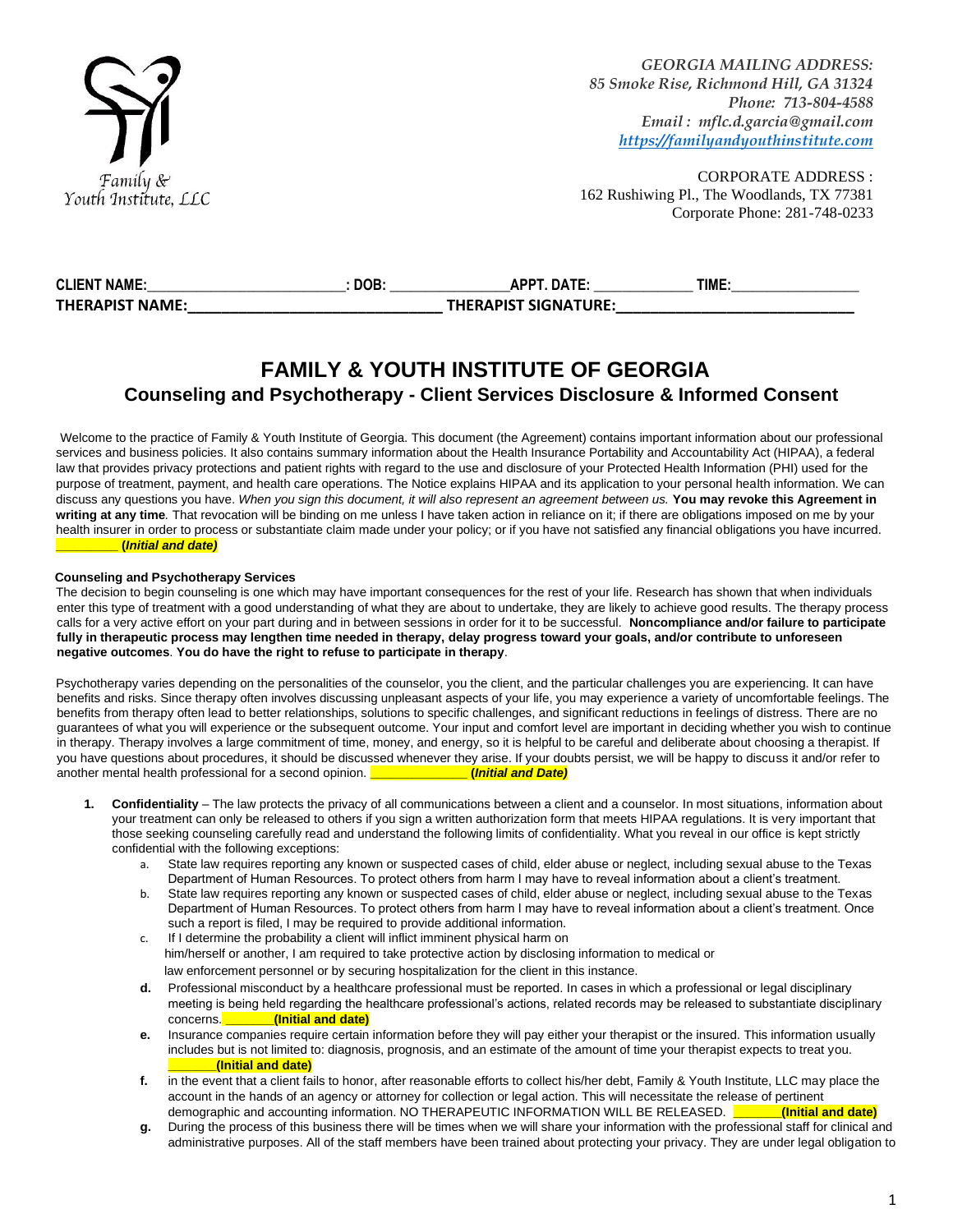

| <b>CLIENT NAME:</b> | DOB. | <b>ADDT</b><br><b>DATF</b>  | TIME. |
|---------------------|------|-----------------------------|-------|
| THERAPIST NAME:     |      | <b>THERAPIST SIGNATURE:</b> |       |

abide by this confidentiality and have agreed not to release any information outside of the practice without formal permission. **\_\_\_\_\_\_\_(Initial and date)**

- **h.** Although you will probably meet with only one counselor, you are receiving services from the office of FYI. Consequently, you MAY have a paper file holding disclosure statements, demographic data, and consent to release information forms in our office. (Records beginning in 2019 will be stored electronically.) All therapists and staff may have necessary access to this file. Access to personal notes is not available to therapists not assigned to your case since we utilize THERAPY NOTES, LLC, an online, HIPPA compliant software, to manage and store client notes and financial information. FYI counselors and staff consult with each other about our work. In most cases, we need to share protected information within FYI for both clinical and administrative purposes, such as scheduling, records management, and quality assurance. *\_\_\_\_\_\_\_\_ (Initial and date)* 
	- The situations below require a written consent or authorization before I am permitted to disclose your information. i. The counselor-client privilege law protects your client information. Please consult your attorney or determine whether the court would be likely to order me to disclose information. I cannot provide your information without your or a legal representative's written authorization. However, if the Court subpoenas your records, I am legally bound to deliver them without your consent.
		- I may need to consult with another professional (i.e. your physician) about your evaluation or treatment. If any of these situations arise, I will make every effort to fully discuss it with you before taking action. I will need a signed release from you or your legal representative and I will limit my disclosure to what is necessary.

 $(s$ ign and date)

 *I/We have read and fully understand the limits of my/our confidentiality. I/We have had a chance to ask my/our counselor for clarification regarding the limits of confidentiality.* 

- **2. The Therapeutic Relationship** -- It is important that you understand that it is a professional relationship. Dual relationships are not allowed and may be harmful to clients as they may prevent therapeutic objectivity. While I appreciate your consideration, my professional duty to you precludes my ability to attend any of your personal events or accept any gifts. Your decision to retain me for services or to refer others to me for services is sufficient appreciation for the work that I do. Sexual contact between a client and a counselor is not part of any recognized therapy and is *illegal* in Texas. **\_\_\_\_\_\_\_\_\_ (***Initial and date***)**
- **3. Client Rights**  HIPAA provides you with rights regarding your records and the ability to disclose the information. These rights include requesting that I amend your record, putting restrictions on information from your professional record disclosed to others; requesting an accounting of most disclosures of protected health information you have neither consented to nor authorized; determining the location to which protected information disclosures are sent; having complaints you make about policies and procedures recorded in your records; and the right to a paper copy of this agreement with privacy policies and procedures. HIPAA also affords you the right that I keep health information about you protected. This is your clinical record which includes information about your reasons for seeking therapy, a description of issue(s) which impact your life, a diagnosis, goals set for treatment and progress, medical social treatment history, any past treatment record I receive from other providers, reports of any professional consultations, your billing records, and any reports sent to anyone, including your insurance carrier. **\_\_\_\_\_\_\_\_\_\_(***Initial and date)*
- **4. Professional Fees**  Billing rate for service at FYI may vary based on therapist credentialing level (full licensure versus intern licensure), service code (length and type of appointment), and educational level (Master's vs Doctorate). A schedule of fees is available for review upon request. **Generally, billing rates for fully licensed therapists (LMFTs, LPCs, LCDCs, and LCSWs) will be higher than those for licensed interns (LPC-Interns, LCSW-Interns, LMT-Associates, and LCDC-Interns). Billing rate for those with a Doctorate may be higher than those with a Master's degree.** Because it is our mission to make counseling services affordable for everyone, our Interns & LMFT Associates may provide private pay services at a reduced rate. Student interns may offer pro-bono sessions for qualified clients. Most licensed therapists and interns accept sliding scale pay for qualified clients with **\$60 to \$80 per 45 minutes** being the minimum payment accepted. Each therapist sets his/her own sliding scale minimum. Interns do not accept insurance but may accept sliding scale. Licensed therapists accept some private insurance and some Medicaid. Other services, including non-emergency phone calls over ten (10) minutes, generating reports, written **communication** requested by clients, consulting with other agencies and professionals at your request, and the time spent performing any other services you may request may be charged to you. These services are not covered under insurance typically. **\_\_\_\_\_\_\_(Initial and date)** *)*
- **5. Insurance-** Clients utilizing insurance will be expected to submit co-pays and/or deductibles the day of the visit. We also work with out-ofnetwork clients who are covered by an insurance we do not accept. **These clients pay us at the time of the visit. Their fee will be the full cash pay cost of our services unless they meet qualifications for sliding scale AND they are working with a therapist who accepts payment on a sliding scale. We will either provide a receipt for services so the client can file with the insurance company for reimbursement, or we may, in some cases, file for clients.** *Interns are not credentialed to accept insurance*. Therefore, we do not file insurance for their clients. Unless specifically disallowed by the insurance company, insurance may be filed for intern services when interns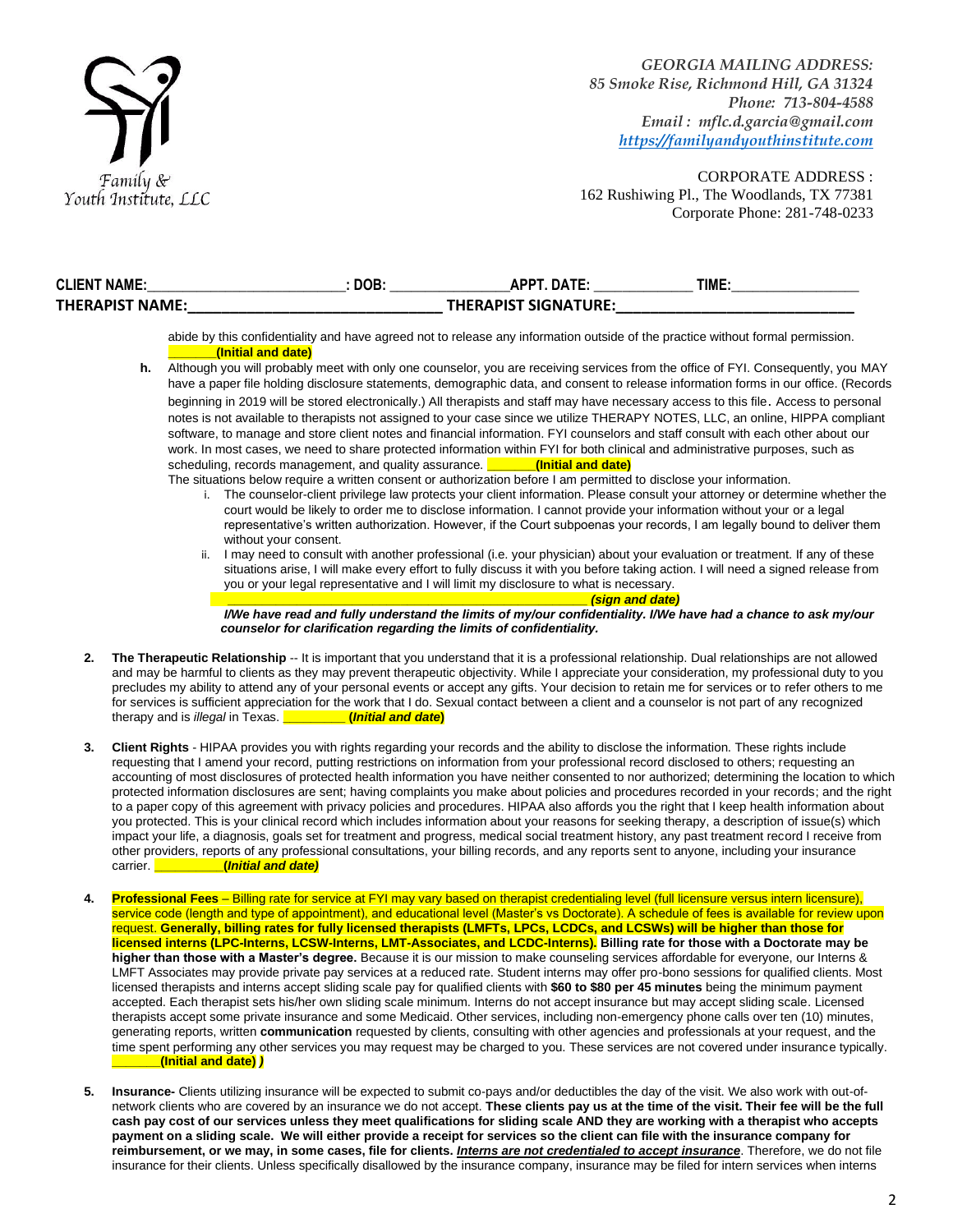

| <b>CLIENT NAME:</b>    | <b>DOB</b> | ΔΡΡΤ ΠΔΤF                   | TIME. |
|------------------------|------------|-----------------------------|-------|
| <b>THERAPIST NAME:</b> |            | <b>THERAPIST SIGNATURE:</b> |       |

assist a credentialed therapist by seeing clients in conjunction with and directly under the supervision of the credentialed therapist who is their licensed supervisor. Note: Some mental health conditions and diagnoses are not reimbursable through insurance. Likewise, most insurance companies do not cover marriage or family counseling. Clients are expected to cover these costs personally. It is also possible your therapist may suggest therapeutic assessments or psychoeducational activities for which insurance will not cover cost. It is important to note you have the option to refuse any such offerings. Should you decide to participate in said therapeutic activities, you acknowledge you will be fully responsible for payment of such uncovered activities. responsible for payment of such uncovered activities.

- 6. Payment of all services rendered regardless of whether insurance pays or not. For your convenience, we accept cash, checks, and credit cards. If payment is not made prior to the third session, your session may be cancelled and may not be rescheduled until payment is received. If your account has not been paid for more than 60 days and arrangements for payment have not been agreed upon, we have the option of using legal means to secure the payment. A \$25 monthly billing charge will apply to unpaid accounts. A \$45.00 fee will be charged for returned checks. **\_\_\_\_\_\_\_\_\_(***Initial and date)*
- **7. Your insurance company does not guarantee payment of benefits.** They usually require clients to pay a standard amount before reimbursement is allowed (a deductible), and then they pay a percentage of the fee. We advise you to contact your insurance company to determine what your deductible is and what percentage of the fee they pay. The client remains responsible for *payment in full*, including any portion not reimbursed by insurance. **Though FYI does typically check insurance benefits and acquire preauthorization for covered sessions, the client remains the person primarily responsible for verifying insurance coverage benefits and acquiring authorization for coverage.** By signing this Agreement, you agree FYI can provide requested information to your carrier. *Please be aware we have no*  control over the confidentiality procedure of third parties once the clinical information leaves our office. Typically, third-party payers generate computer records with this information. **\_\_\_\_\_(** *Initial/date)*
- **8. Cancellation of Sessions - In consideration of all parties involved, WE REQUIRE AT LEAST 24 BUSINESS HOURS ADVANCED NOTICE FOR CANCELLED APPOINTMENTS. FYI will collect fees for no shows and late cancellations**. Therapists set aside a personal time for each client. Therapist pay and FYI operating expenses are paid from client and/or insurance payment for those appointments, Notice of cancellations must be received at least **24 business hours** before the scheduled appointment time. Business hours are defined as being hours between 8 A.M. and 5:00 P.M., Monday through Friday. Appointments scheduled for Monday must be cancelled by Friday, between the hours of 8:00 A.M. and 5:00 P.M., 24 business hours before the Monday appointment time. This allows time to contact and schedule other clients who wish to be seen. **If are able to reschedule a late cancellation at another appointment during the same week,** you will not be charged for the missed appointment. **In the event you cannot reschedule within that same week, you will be financially responsible for the cancelled appointment. It is important to note that insurance companies do not provide reimbursement for cancelled sessions**. After two no-shows/late cancellations, a client may be asked to pre-pay before future services are rendered. Clients who have prepaid agree to have the entire fee deducted from their pre-payment in cases of no shows and late cancellations. **NOTE: A FEE OF \$80 MAY BE CHARGED TO YOUR CREDIT/DEBIT CARD ON FILE WITH US FOR ANY MISSED APPOINTMENTS THAT ARE NOT CANCELLED 24 BUSINESS HOURS PRIOR TO THE APPOINTMENT TIME. Saturday, Sunday, and cancellations after 5:00 PM are considered within business hours. If FYI does not have a credit card on file, payment will be collected at the time of your next visit. <b>The assume** (*Initial Initial and date***)**
- **9. Court Proceedings**  If you ever become involved in a divorce or custody dispute or other legal proceedings, you need to understand and agree that I, as with most of the therapists at FYI, *do not* provide evaluations or expert testimony in court. You should hire a different mental health professional for any evaluations or testimony you require. This position is based on three reasons: (1) My statements may be seen as biased in your favor because we have a therapeutic relationship; (2) the testimony may affect our therapeutic relationship, and (3) FYI therapists may not be trained as forensic experts. In the event, I am required by subpoena to appear in court for any reason, there will be a charge of \$1,500.00 per 8-hour day with a minimum of \$800 for a half day of 4-hours or less. A charge of \$150 per hour will be collected for each hour over an eight (8) hour day. A non-refundable retainer of \$6,000 must be paid in advance of any court-related work requested. **This includes tasks such as report preparation, meetings, interviews, in-court time, phone calls, case preparation, clerical work, file copies, conversations with a court appointed amicus or advocate, and any other tasks related to a court case, including, BUT NOT LIMITED, to divorce and custody cases.** The retainer must be paid before any work commences. Cash, cashier checks, PayPal,,Zelle, money orders, credit cards, debit cards, or other forms of payment with fund availability verification will be accepted. Because client appointments must be cancelled in advance, payment of fees will be applicable even in the event of court date postponement, rescheduled dates, case dismissal, negotiated settlements, or determination that my services are not needed. Court preparation and clerical time will be charged at a rate of \$125.00 per hour to be deducted from the retainer. **\_\_\_\_\_\_\_\_\_\_\_\_\_\_(***Initial & date)*
- **10. Emergencies** -- Our telephones are answered by confidential voice mail or our scheduling clerk when we are in session or out of the office**. In some cases, therapists have calls forwarded to their private numbers.** We will make every effort to return calls on the day received, with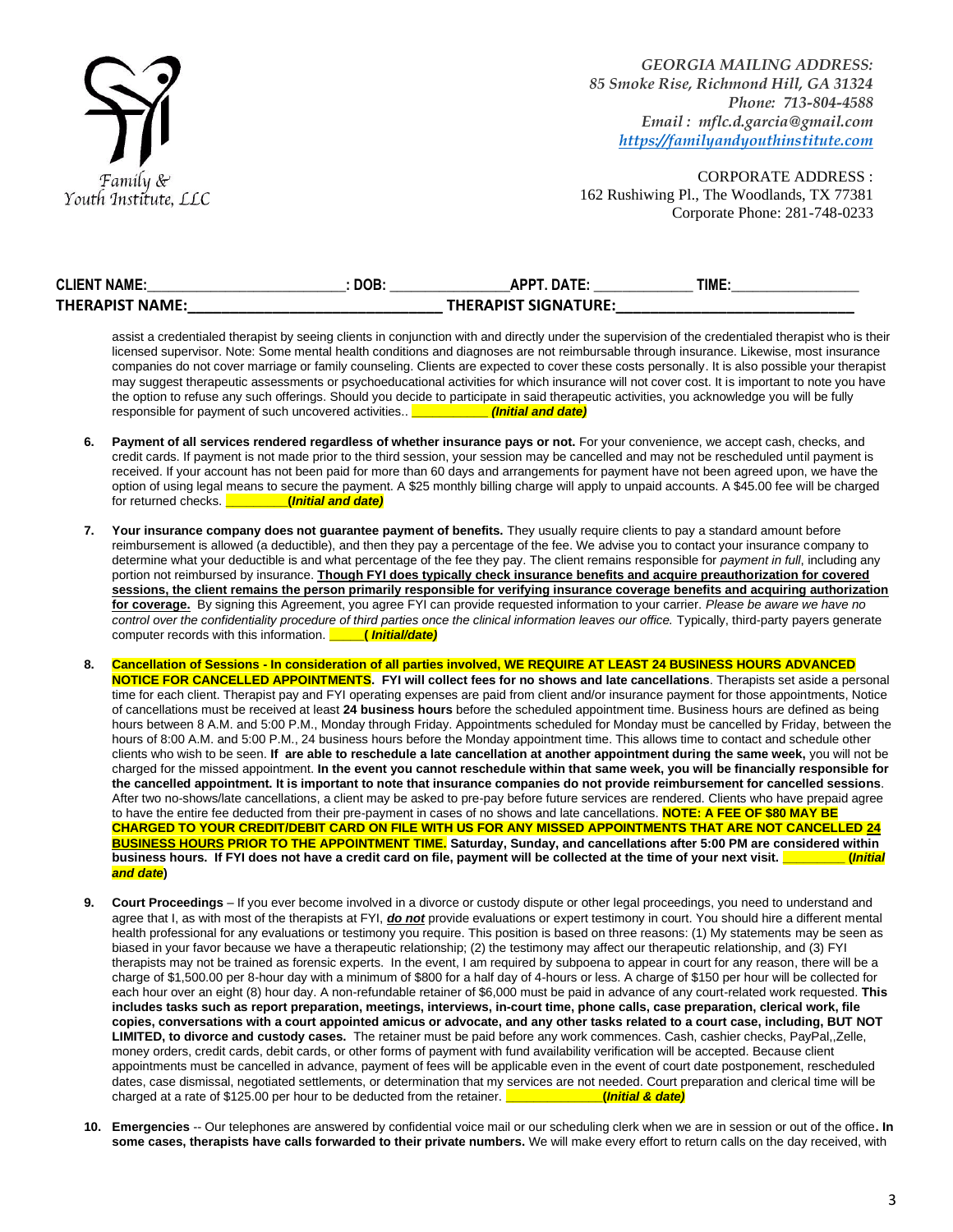

CORPORATE ADDRESS : 162 Rushiwing Pl., The Woodlands, TX 77381 Corporate Phone: 281-748-0233

| <b>CLIENT NAME:</b> | DOB. | APPT. DATE:                 | TIME |
|---------------------|------|-----------------------------|------|
| THERAPIST NAME:     |      | <b>THERAPIST SIGNATURE:</b> |      |

the exception of weekends and holidays. If you are unable to reach us and cannot wait for a return call, call 911, contact your family physician or go to the nearest emergency room. If we are unavailable for an extended time, a colleague will cover for us. **\_\_\_\_\_\_\_(***Initial & date)*

- **11. Technology Use** -- FYI may use text and/or computer automated systems to remind clients of appointments. FYI makes every effort to ensure client PHI (protected health information) and PI (personal information) are not revealed when using technology. **Email messages from FYI therapist contractors are to be sent via encrypted email services**. Texts should have no client identifying information in them. This includes, but is not limited to, client name, initials, address, phone number, FYI client account number, information alluding to a client and therapist relationship, and/or any other information that may identify the client or the nature of the client's business with FYI. Therapist contractors are cautioned not to use email and/or text as a form of therapeutic intervention and or conversation. Personal phones used for client business must have a screen lock to prevent unauthorized viewing of client content on the phone. Therapists are cautioned not to attach client names, FYI account numbers, initials or any other protected identifying information to client numbers in cell phones. To restate, when client phone numbers are stored in personal phones, information (including but not limited to client names and FYI account numbers) that may allow unauthorized persons to identify the client should not be linked to the client's contact information. Other persons (including but not limited to, children, family members, acquaintances, and/or friends) should not have access to use of the phone that contains any PHI, PI, or any HIPPA covered information on it. On a limited basis and in strict compliance with HIPPA guidelines, FYI may offer the option for phone sessions and/or computer video sessions for clients who are unable to schedule regular appointments in the office. FYI does require the intake session(s) to be held in person and does require face-to-face sessions in the office a minimum or each six (6) weeks. Confidentiality is maintained where possible, but clients using technology options are advised there may be occasions when outside forces may breach security systems in place. **Clients are cautioned that contract therapists and FYI cannot insure HIPPA confidentiality when cell phones are turned on in session; therefore, it is suggested all phones, iPads, and other electronic devices be turned off during therapy sessions.** Phone and video sessions may not be covered under insurance. **\_\_\_\_\_\_\_(***Initial & date)*
- **12. Counseling VIA Technology**  Technology-assisted distance counseling for individuals, couples, and groups involves the use of the telephone or the computer. Tele counseling involves synchronous distance interaction among counselors and clients using one-to-one or conferencing features of the telephone to communicate. Video based individual Internet counseling involves synchronous distance interaction between counselor and client using what is seen and heard via video to communicate. To utilize technology for therapy, the client must meet the following guidelines:
	- a. Be an established client with intake paperwork, payment information, credit or debit card information with permission to charge, and an emergency contact face sheet on file with FYI.
	- b. Be prepared to definitively identify himself/herself as being the person to whom the therapist is speaking. This may include providing unique information such as social security number, predetermined code words, address, and/or other identifying information.
	- c. Have a release of information for an emergency contact for a person at or with access to the location from which the client calls.
	- d. Assume responsibility for securing a location that is confidential.
	- e. Understand when communicating via technology, confidentiality cannot always be guaranteed.
	- f. By engaging in counseling via technology, client acknowledges that risk and holds FYI harmless.
	- g. Be domiciled (primary residence) in the state of Texas or be located on a US military base if out of the State of Texas to receive counseling services from FYI therapist contractors. Therapists are licensed to practice only in Texas.
	- h. Agree to an alternate form of communication in case technology fails during the counseling session. If counseling cannot be resumed, client will still be charged for the session. If technology fails less than 30 minutes into a counseling session and communication cannot be reestablished, client can reschedule at no charge for the remainder of the missed session.
	- i. Remember when visual cues (video) are unavailable, misunderstandings can occur.
	- j. Your technology based sessions are not recorded or preserved in any way by FYI. Your counselor will take notes (as directed by law). **\_\_\_\_\_\_\_\_\_\_** *(Initial & date)*
- **13. Facebook and Social Media**  Social media, including but not limited to Facebook, Twitter, Instagram and others may be used by therapists in this practice as tools for marketing services and disseminating information about themselves and the services they offer. Social media of any kind are not secure in terms of privacy and confidentiality, so the FYI policy regarding the use of social media includes the following:
	- a. We do not provide therapy via social media.
	- b. Ethical codes prohibit therapists from friending, following, or otherwise interacting with clients via social media.
	- c. Therapist contractors will not acknowledge or return private messages delivered via social media.
	- d. Therapist contractors will not acknowledge or respond to client emergencies delivered via social media.
	- e. If you have an emergency do not contact your therapist via social media. Instead call the FYI office, go to the emergency room nearest you and/or call 911.
	- You may use social media to reveal your own identity as a client of FYI, but you may not reveal the identity of another client. Doing so would be a breach of confidentiality, and FYI would take all available steps to protect the revealed client's rights, including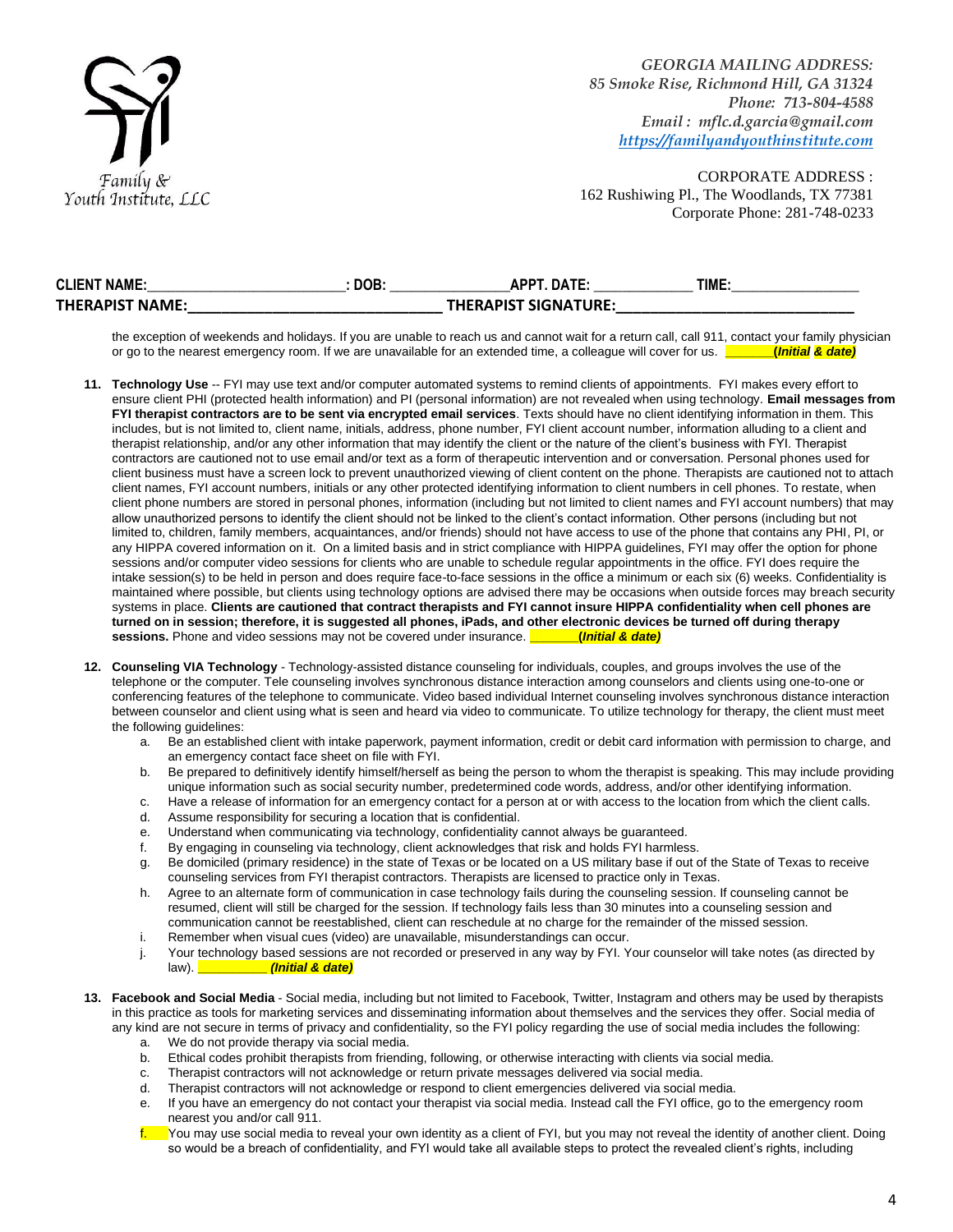

CORPORATE ADDRESS : 162 Rushiwing Pl., The Woodlands, TX 77381 Corporate Phone: 281-748-0233

| <b>CLIENT NAME:</b>    | <b>DOB</b> | DATF:<br>АРРТ               | TIME. |
|------------------------|------------|-----------------------------|-------|
| <b>THERAPIST NAME:</b> |            | <b>THERAPIST SIGNATURE:</b> |       |

blocking the offending client from accessing our social media and referring the offending client to another practice. **\_\_\_** *(Initial & date)* 

**14. Therapist/Supervisor Scope of Competence** – I understand FYI therapist contractors maintain and will provide upon request detailed education and licensure information. I have been informed of my therapist's scope of competence, education, and licensure. **\_\_\_\_\_\_\_\_\_\_\_***\_(Initial & date)*

# **FAMILY AND YOUTH INSTITUTE LLC OF GEORGIA**

## **Counseling and Psychotherapy - Client Services Agreement & Disclosure**

### *SIGNATURE PAGE*

*Your signature below indicates you have read and fully understand the Family & Youth Institute, LLC Counseling and Psychotherapy - Client Services Agreement & Disclosure and agree to its terms. It also serves as an acknowledgement that the HIPPA privacy notice described above was made available to you.* 



*Signature of parent or guardian required for clients less than 18 years old. Date*

*\*\*It is requested that parent or guardian AND minor client Age 17 sign the documents\*\* \*\*Clients age 18 and older must sign documents themselves. To communicate information to parents regarding client sessions, clients will need to have a permissions to release information form on file.\*\**

*COMPLAINTS:*

*A person who provides professional counseling services to clients must be licensed, unless exempted by State Law. A consumer who wishes to file a complaint against an individual licensed by the Georgia LPC Licensure Board may write to the appropriate Board at 237 Coliseum Drive, Macon, GA 31217-3858 or may visit the Georgia Website at http://sos,gov/plb/submitcomplaint.php.*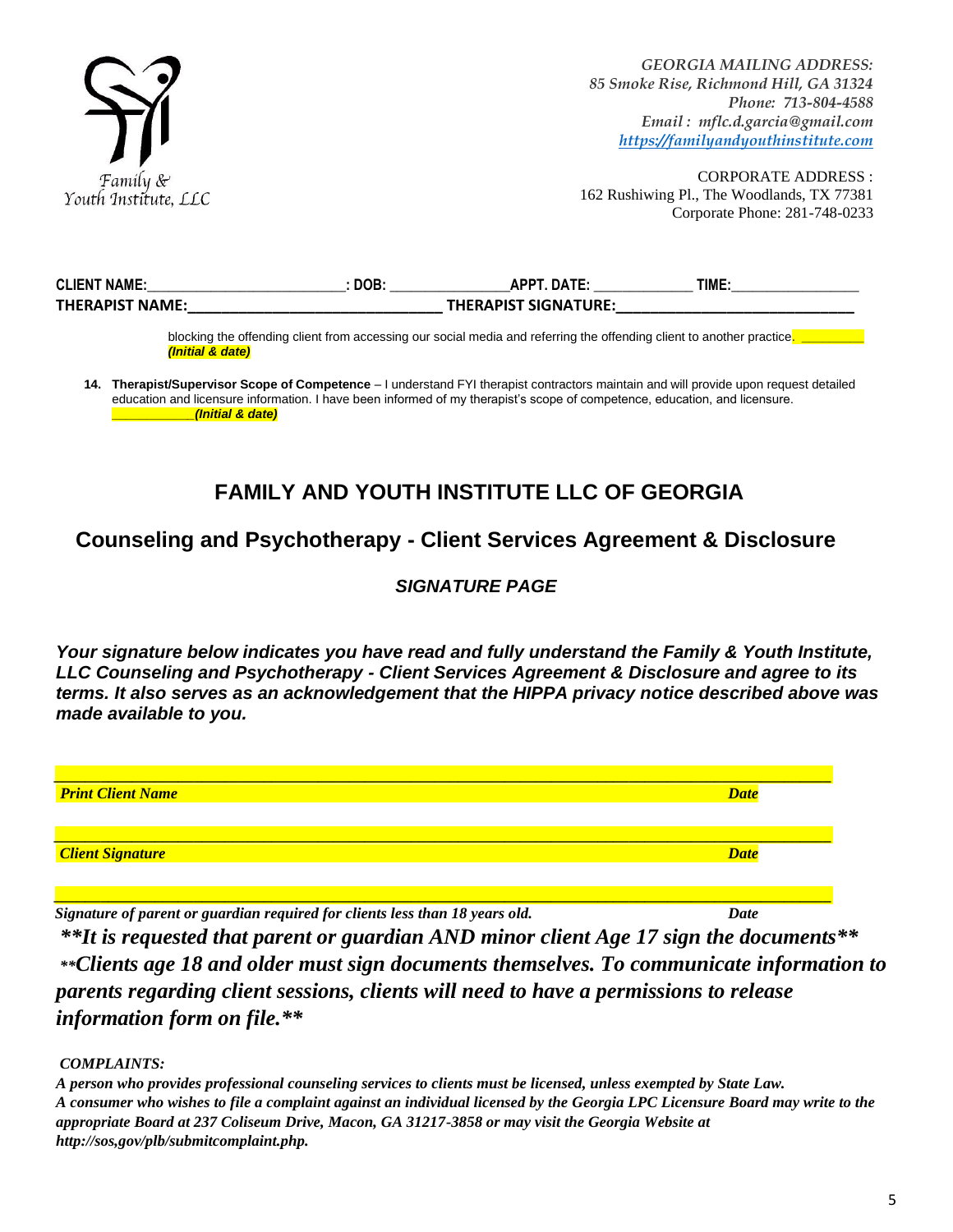

| <b>CLIENT NAME:</b>    | DOB: | <b>ADDT</b>                 | TIME |
|------------------------|------|-----------------------------|------|
| <b>THERAPIST NAME:</b> |      | <b>THERAPIST SIGNATURE:</b> |      |

### **Consent To Treat – This form must be included in each minor client's file.**

In order for minor children to receive psychological services, it is necessary for the parent or legal guardian to grant permission for such services to occur.

| Names and date of birth of child (ren) to receive psychological services:                |                                                                                                                                                                                                                                                                                                                 |
|------------------------------------------------------------------------------------------|-----------------------------------------------------------------------------------------------------------------------------------------------------------------------------------------------------------------------------------------------------------------------------------------------------------------|
|                                                                                          | Date of Birth $\frac{1}{2}$                                                                                                                                                                                                                                                                                     |
| Name                                                                                     | Date of Birth $\frac{1}{2}$                                                                                                                                                                                                                                                                                     |
| Name                                                                                     | Date of Birth $\frac{1}{2}$                                                                                                                                                                                                                                                                                     |
| Relationship to child(ren) of person requesting services:                                |                                                                                                                                                                                                                                                                                                                 |
| Parent<br>Stepparent<br>Guardian                                                         | Grandparent<br>Other the contract of the contract of the contract of the contract of the contract of the contract of the contract of the contract of the contract of the contract of the contract of the contract of the contract of the cont                                                                   |
| Yes<br>No Are you the legal parent or custodian to above-named children?<br>health care. | If you are a divorced parent, a stepparent, a grandparent, a guardian, or other, you will be asked to provide a copy of the court order which names you<br>the legal custodian of the above children. We must have the entire document and must be able to verify your right to consent independently to mental |
| psycho-therapeutic treatment for the above minor.                                        | Yes______ No______ N/A__________ I have provided/will provide proof, by court documents, that I have the legal right to request counseling or                                                                                                                                                                   |

*If the answer to any of the above questions is "No," counseling services cannot be provided to the above named child(ren) until a copy of the court order naming you the legal custodian is provided to this office and/or a signed FYI Consent to Treat form is received from both parents.* 

I acknowledge that:

- ❖ *Both natural parents, even though divorced, may have a right to obtain from the provider named below information regarding the nature and course of treatment of the child(ren).*
- ❖ *This treatment may also include referral to other appropriate State, Private, and/or County agencies for further counseling.*

|                                                    | (Parent/Guardian), hereby give my consent for |                                                        | (Child's Name) to receive counseling |  |
|----------------------------------------------------|-----------------------------------------------|--------------------------------------------------------|--------------------------------------|--|
| or psychotherapy by                                |                                               | (Therapist Name) of the Family & Youth Institute, LLC. |                                      |  |
| These services may include: (Check all that apply) |                                               |                                                        |                                      |  |
| Clinical Service                                   | <b>Psychological Testing</b>                  | Counseling.                                            |                                      |  |
| Psycho-education                                   | Play Therapy                                  | other services                                         |                                      |  |
|                                                    |                                               |                                                        | Date $/$ /                           |  |
| <b>Name of Client</b>                              | Signature                                     |                                                        |                                      |  |
|                                                    |                                               |                                                        | Date: /                              |  |
| <b>Name of Parent/Guardian</b>                     |                                               | Signature if client is a minor                         |                                      |  |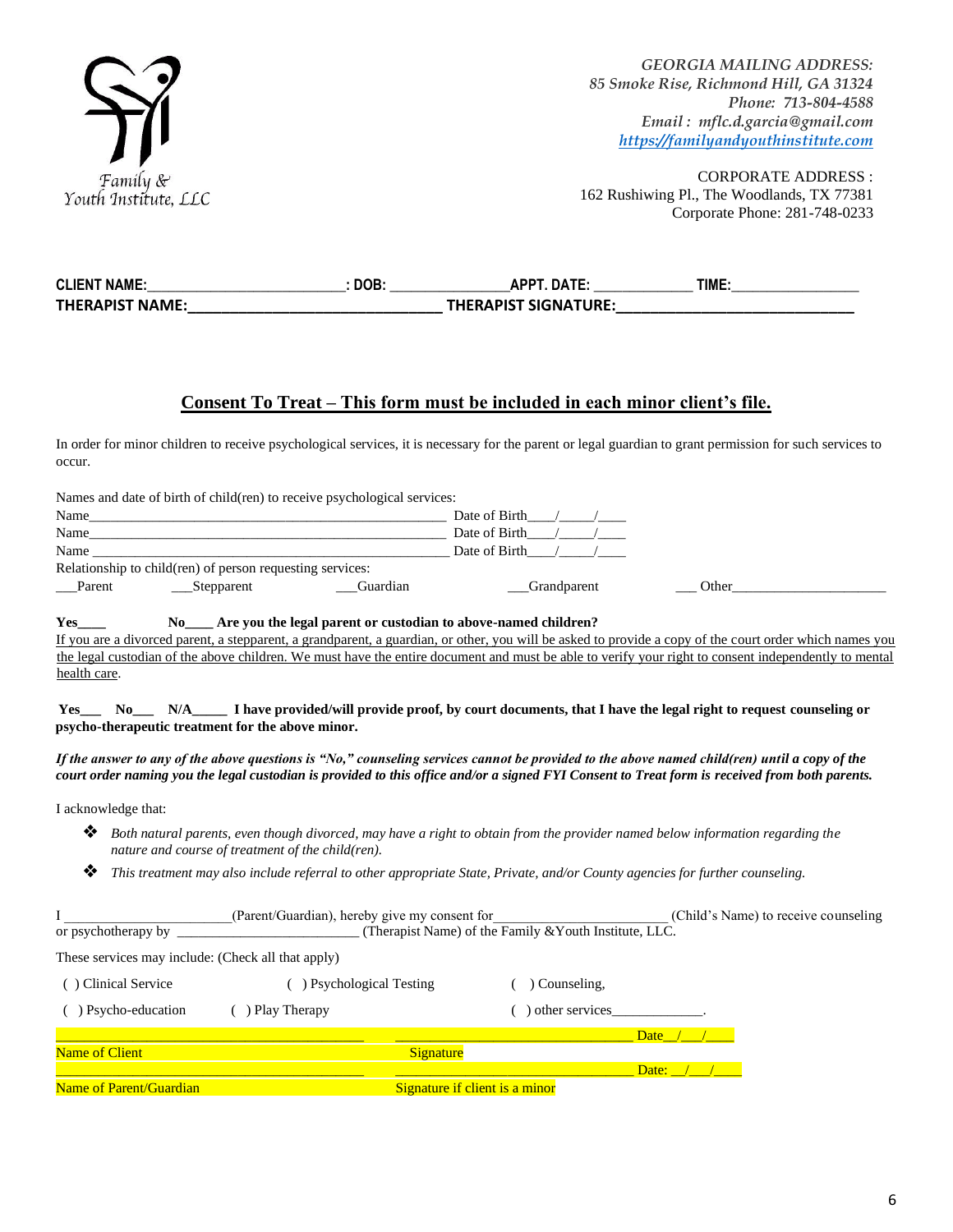

| <b>CLIENT NAME:</b>                                                                                                                                                                                                                                                                                                 |                     |                                                           |                  |
|---------------------------------------------------------------------------------------------------------------------------------------------------------------------------------------------------------------------------------------------------------------------------------------------------------------------|---------------------|-----------------------------------------------------------|------------------|
|                                                                                                                                                                                                                                                                                                                     |                     |                                                           |                  |
|                                                                                                                                                                                                                                                                                                                     |                     | Credit/Debit Card/ Checking Account Payment Authorization |                  |
|                                                                                                                                                                                                                                                                                                                     |                     |                                                           |                  |
| I, Card Owner's Name) authorize Family & Youth Institute, LLC, to charge my sessions or<br>copayments to my credit or debit card account as referenced below:                                                                                                                                                       |                     |                                                           |                  |
| Payment Options: (Present your card for each session you want to charge.)<br>__ 1. Charge my account for all of my sessions/co-payments as they occur.<br>__ 2. Charge my account only when I do not pay by check or cash.<br>_____ 3. Charge my account for my current balance due in the amount of \$___________. |                     |                                                           |                  |
| NOTE: A fee of \$80 WILL BE CHARGED TO YOUR CREDIT/DEBIT CARD ON FILE WITH US FOR ANY MISSED<br>APPOINTMENTS THAT ARE NOT CANCELLED 24 BUSINESS HOURS PRIOR TO THE APPOINTMENT TIME.                                                                                                                                |                     |                                                           |                  |
| <b>Credit Card Account Information:</b>                                                                                                                                                                                                                                                                             |                     |                                                           |                  |
|                                                                                                                                                                                                                                                                                                                     |                     |                                                           |                  |
| <b>Signature of Authorized Credit Card Holder</b>                                                                                                                                                                                                                                                                   |                     |                                                           |                  |
| *Debit Card Account Information:<br>Visa<br>$\Box$ Date: $\Box$                                                                                                                                                                                                                                                     | MasterCard Discover | __American Express                                        | Visa <b>Visa</b> |
| Signature of Authorized Card Holder                                                                                                                                                                                                                                                                                 |                     |                                                           |                  |
| <b>** Health Savings Account Information:</b>                                                                                                                                                                                                                                                                       |                     |                                                           |                  |
|                                                                                                                                                                                                                                                                                                                     |                     |                                                           |                  |
| Visa MasterCard Discover<br>MasterCard Date: ///                                                                                                                                                                                                                                                                    |                     | __American Express                                        |                  |
| <b>Signature of Authorized Card Holder</b>                                                                                                                                                                                                                                                                          |                     |                                                           |                  |

Signature of Authorized Card Holder

**In the event that I have not paid on my account within 90 days after services have been rendered, I agree to allow Family & Youth Institute, LLC of Georgia to charge my account for the balance due. I also agree to allow Family & Youth Institute, LLC of Georgia to charge an \$80 fee for any missed appointments that do not follow cancellation guidelines provided in the FYI disclosure statement (Item 7). \_\_\_\_\_\_\_\_\_\_\_\_\_\_\_\_\_\_\_\_\_\_\_\_\_\_\_\_\_\_\_\_\_\_ Date: \_\_\_\_/\_\_\_\_\_/\_\_\_\_**

Signature of Authorized Card Holder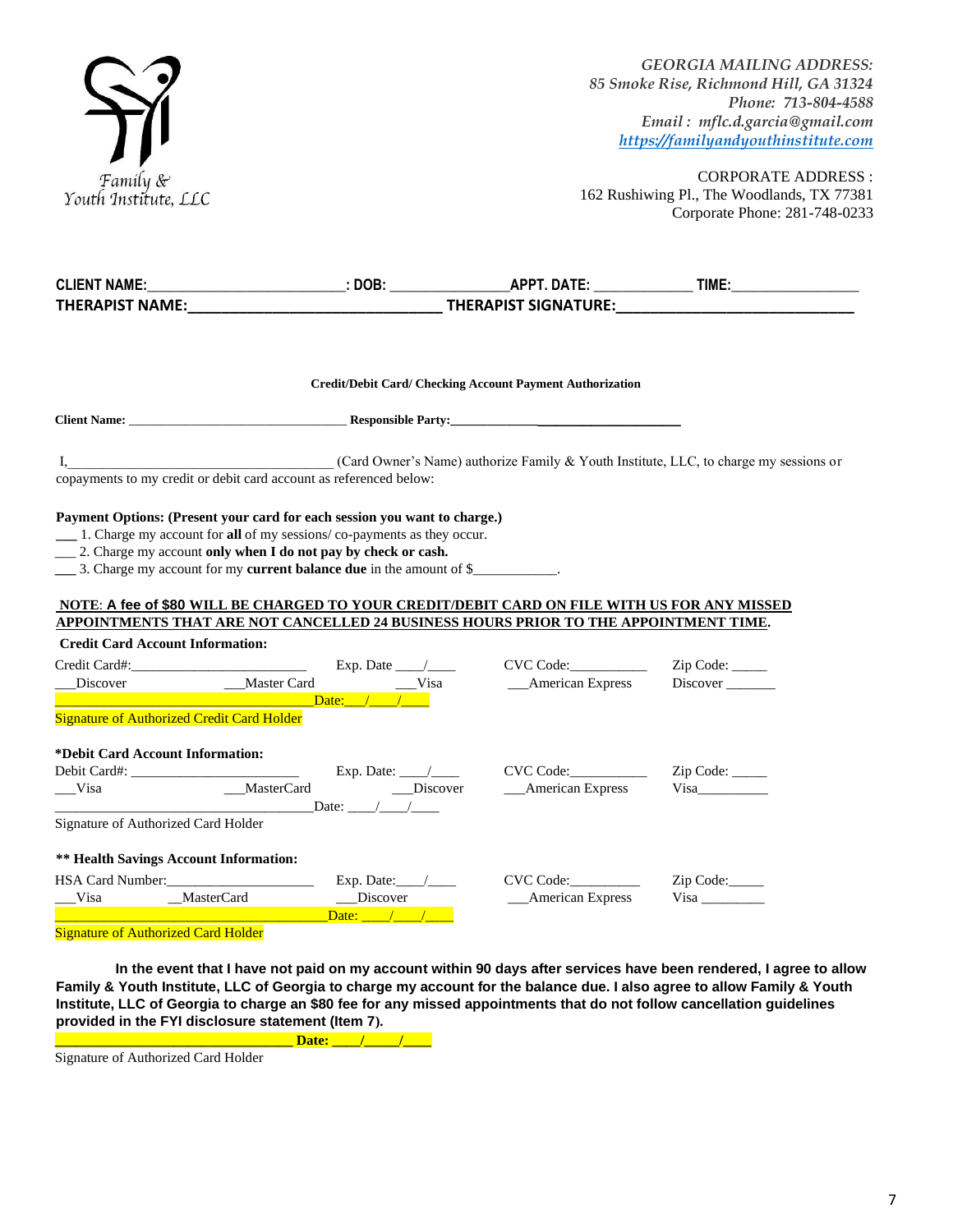

| CLIENT NAME:____________________________: DOB: __________________APPT. DATE: _______________TIME:_____________                                                                                                                 |                                |  |
|--------------------------------------------------------------------------------------------------------------------------------------------------------------------------------------------------------------------------------|--------------------------------|--|
| THERAPIST NAME:___________________________________THERAPIST SIGNATURE:_____________________________                                                                                                                            |                                |  |
|                                                                                                                                                                                                                                |                                |  |
|                                                                                                                                                                                                                                | <b>CLIENT INFORMATION FORM</b> |  |
|                                                                                                                                                                                                                                |                                |  |
| <b>CLIENT INFORMATION</b>                                                                                                                                                                                                      |                                |  |
|                                                                                                                                                                                                                                |                                |  |
| Gender: $M$ <sub>______</sub> F ______                                                                                                                                                                                         |                                |  |
|                                                                                                                                                                                                                                |                                |  |
|                                                                                                                                                                                                                                |                                |  |
|                                                                                                                                                                                                                                |                                |  |
| Client: GEORGIA DRIVER'S LICENSE NO. Client SS#:                                                                                                                                                                               |                                |  |
| PARENT/GUARDIAN INFORMATION                                                                                                                                                                                                    |                                |  |
| If a client is a minor please provide parents' names, addresses, dates of birth, and phone numbers.                                                                                                                            |                                |  |
|                                                                                                                                                                                                                                |                                |  |
|                                                                                                                                                                                                                                |                                |  |
| Mother's SS#: ___________________________Work Phone _____________________Mobile Phone ________________________                                                                                                                 |                                |  |
|                                                                                                                                                                                                                                |                                |  |
|                                                                                                                                                                                                                                |                                |  |
|                                                                                                                                                                                                                                |                                |  |
| IF OTHER THAN PARENT: Financial Guarantor Name:_________________________________                                                                                                                                               |                                |  |
|                                                                                                                                                                                                                                |                                |  |
|                                                                                                                                                                                                                                |                                |  |
|                                                                                                                                                                                                                                |                                |  |
| <b>Emergency Contact:</b>                                                                                                                                                                                                      |                                |  |
| Name: Phone: (2002) Address: Address: 2003 Address: 2004 Address: 2004 Address: 2004 Address: 2004 Address: 2004 Address: 2004 Address: 2004 Address: 2004 Address: 2004 Address: 2004 Address: 2004 Address: 2004 Address: 20 |                                |  |
|                                                                                                                                                                                                                                |                                |  |
|                                                                                                                                                                                                                                |                                |  |
|                                                                                                                                                                                                                                |                                |  |
|                                                                                                                                                                                                                                |                                |  |
|                                                                                                                                                                                                                                |                                |  |
|                                                                                                                                                                                                                                |                                |  |
|                                                                                                                                                                                                                                |                                |  |
|                                                                                                                                                                                                                                |                                |  |

I understand and agree that I am ultimately responsible for the balance on my account for all services rendered. I have completed the above answers and certify this information is true and correct to the best of my knowledge. I agree to notify you of any changes in status for the above information.

| $\sim$<br><b>COLOR</b><br>81<br>. . |  |  |
|-------------------------------------|--|--|
| $\sim$<br>N10<br>NT<br>-            |  |  |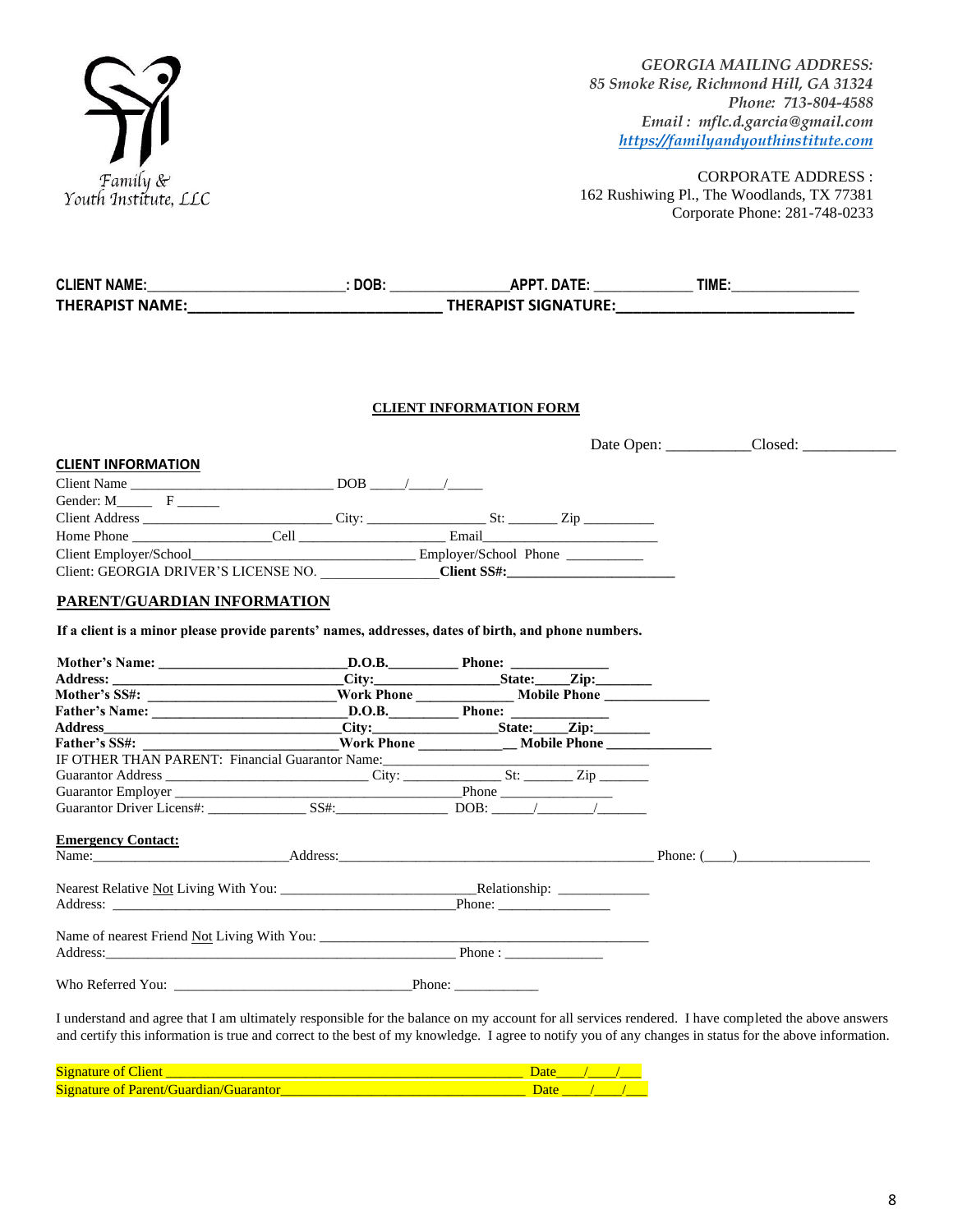

| <b>CLIENT NAME:</b>    | DOB: | <b>DATE</b>                 | TIME. |
|------------------------|------|-----------------------------|-------|
| <b>THERAPIST NAME:</b> |      | <b>THERAPIST SIGNATURE:</b> |       |

#### **INSURANCE BENEFITS VERIFICATION FORM**

**This form must be thoroughly completed. We will be unable to file your insurance claims without this information and you will be financially responsible for the full amount of each session.** 

| <b>CLIENT INFORMATION</b>                                                                                                                                                                                                                                         |  |             |  |
|-------------------------------------------------------------------------------------------------------------------------------------------------------------------------------------------------------------------------------------------------------------------|--|-------------|--|
|                                                                                                                                                                                                                                                                   |  |             |  |
| Client's relationship to insured:                                                                                                                                                                                                                                 |  |             |  |
|                                                                                                                                                                                                                                                                   |  |             |  |
|                                                                                                                                                                                                                                                                   |  |             |  |
|                                                                                                                                                                                                                                                                   |  |             |  |
|                                                                                                                                                                                                                                                                   |  |             |  |
| <b>INSURED INFORMATION</b>                                                                                                                                                                                                                                        |  |             |  |
|                                                                                                                                                                                                                                                                   |  |             |  |
|                                                                                                                                                                                                                                                                   |  |             |  |
|                                                                                                                                                                                                                                                                   |  |             |  |
|                                                                                                                                                                                                                                                                   |  |             |  |
|                                                                                                                                                                                                                                                                   |  |             |  |
| Phone No. for Mental/Nervous or Member Services: (____) _______________-                                                                                                                                                                                          |  |             |  |
|                                                                                                                                                                                                                                                                   |  |             |  |
|                                                                                                                                                                                                                                                                   |  |             |  |
| Complete only if you have called your insurance company for the information requested below:                                                                                                                                                                      |  |             |  |
| Have you made the initial call to your insurance company prior to your first session to inquire about pre-authorization of<br>benefits? Y/N                                                                                                                       |  |             |  |
| Pre-certify:  yes  no Phone:  Nuthorization # Nuthorization # Nuthorization # Nuthorization # Nuthorization # Nuthorization # Nuthorization # Nuthorization # Nuthorization # Nuthorization # Nuthorization # Nuthorization #                                     |  |             |  |
|                                                                                                                                                                                                                                                                   |  |             |  |
| Deductible: _____________ Met? Y/N Remaining \$: __________Co-pay \$: ____________<br>Total sessions per calendar year: _______________________No. Sessions Remaining: _____________________________                                                              |  |             |  |
| I hereby authorize release of information necessary to file a claim with my insurance company to                                                                                                                                                                  |  |             |  |
| Family & Youth Institute, LLC, and ASSIGN BENEFITS OTHERWISE PAYABLE TO Family & Youth Institute. I<br>understand that I am financially responsible for any balance not covered by my insurance carrier. A copy of this signature is<br>as valid as the original. |  |             |  |
|                                                                                                                                                                                                                                                                   |  | Date: / / / |  |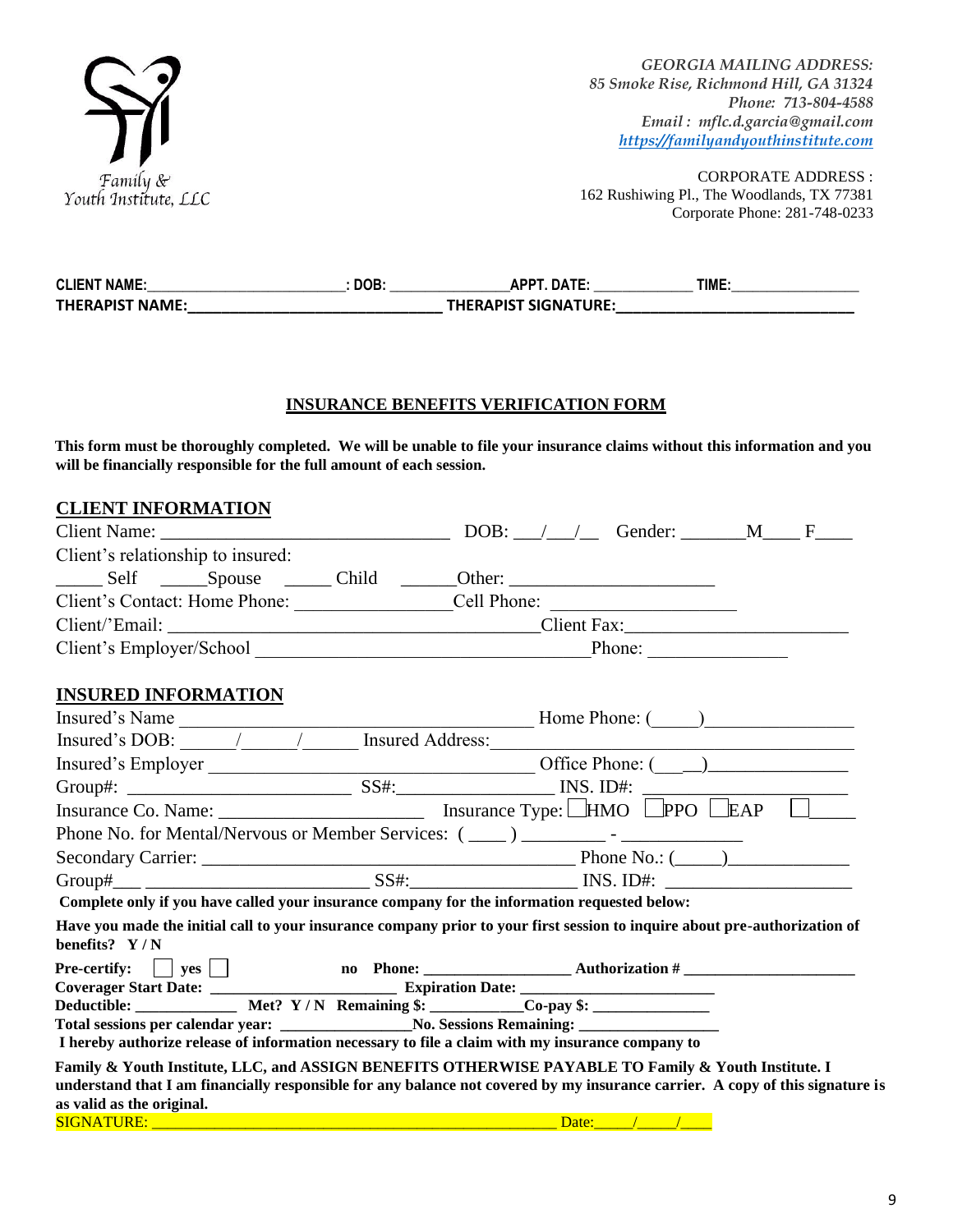

| <b>CLIENT NAME:</b>    | DOB | <b>DATE</b><br><b>ADDT</b>  | TIME. |
|------------------------|-----|-----------------------------|-------|
| <b>THERAPIST NAME:</b> |     | <b>THERAPIST SIGNATURE:</b> |       |

#### **Signature of Patient or Guardian/Policy Holder**

I **hereby authorize my therapist/counselor to release any information acquired in the course of my examination or treatment necessary to satisfy mental health insurance claims. I realize that my insurance carriers may require detailed personal information about my psychotherapy in order to certify and/or authorize payment for my sessions.**

| <b>Client Signature</b>    |  |  |
|----------------------------|--|--|
| Parent/Guardian Signature  |  |  |
| <b>Insured's Signature</b> |  |  |

#### **Certification of Sessions**

**You are responsible for verifying benefits**, **obtaining referrals from primary care physicians and pre-certifying your sessions unless we are contracted as a provider from your insurance company.** Failure to contact your insurance company for pre-authorization usually results in a denial of payment. In this case we must hold you financially responsible for the full amount due for all services performed. \_\_\_\_\_\_\_\_\_\_\_ (Initial and date)

#### **Financial Responsibility**

Ultimately, **you are responsible for the total amount due including any amount not covered by your insurance company except when covered by insurance companies with whom we are a contracted network provider.** Please understand, your insurance company does not guarantee payment of any claim we submit.

I accept full financial responsibility for my account as described above with Family & Youth Institute of Georgia, d/b/a Family & Youth Institute, LLC. I also understand and agree that charges to my account will be subjected to a late charge of 1.5% per month on any unpaid balance. I agree to pay for any \$35.00 per check for returned checks.

| Sian<br>тпяште от кест<br>ranty –<br>ື |  |
|----------------------------------------|--|

#### **Filing Insurance Claims**

**Request to File Benefits** -- It is my request that the **Family & Youth Institute LLC of Georgia** file charges with my insurance company and **I agree to pay any and all deductible and co-payments at the time services are rendered.** 

Signature of Responsible Party

#### **Assignment of Benefits**

We will accept assignment of benefits under the following conditions: (1) deductibles and co-payments are paid at the time services are rendered or within 30 days of receiving a bill and (2) **completed and signed intake forms are provided to our office by the patient in a timely manner**. Please note that insurance companies have time limits on the amount of time we are allowed to submit a claim. \_\_\_\_\_\_\_\_\_\_\_(Initial and date) I agree to assign my benefits to the Family and Youth Institute.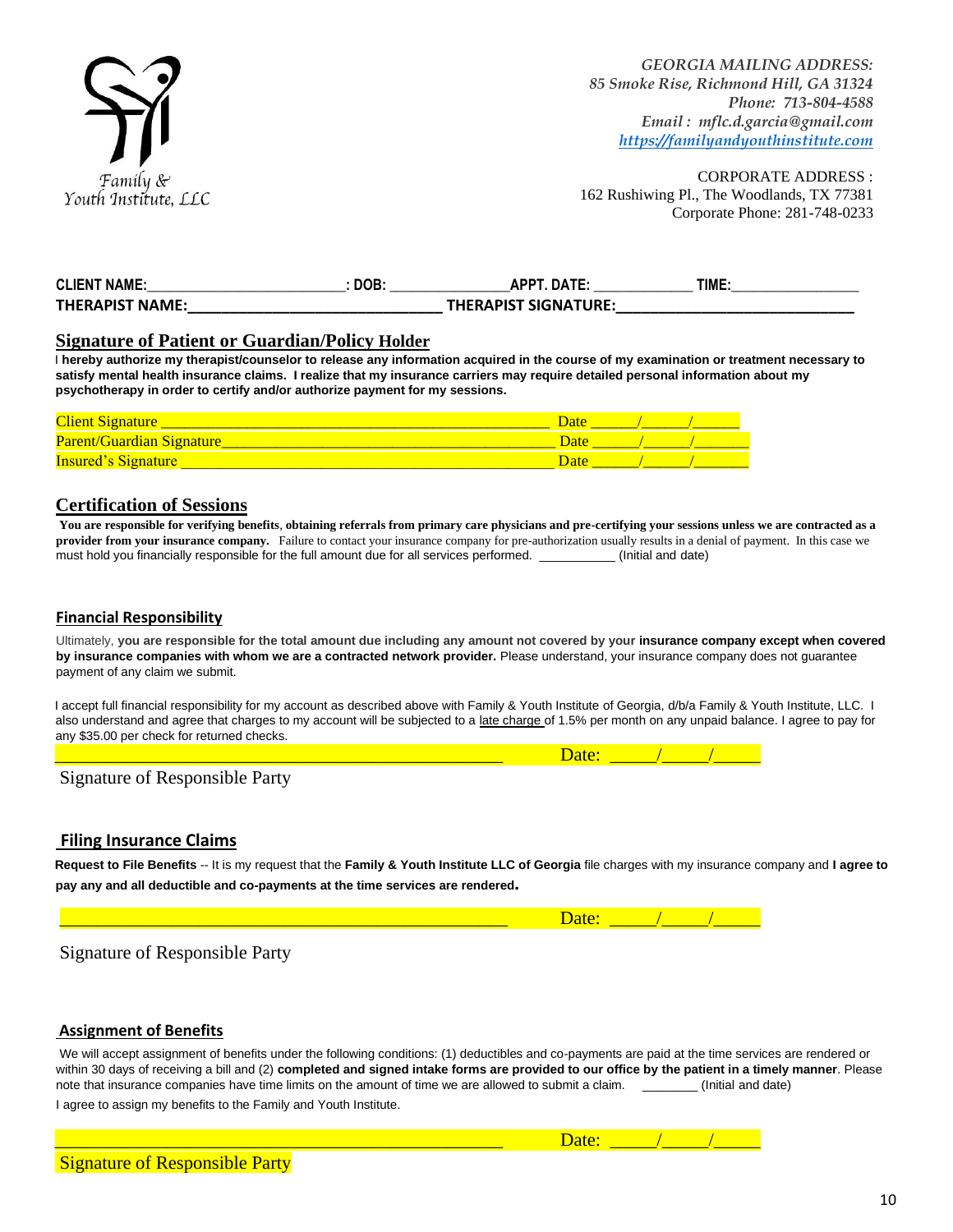

| <b>CLIENT NAME:</b> | DOB: | <b>APPT. DATE:</b>          | TIME. |  |
|---------------------|------|-----------------------------|-------|--|
| THERAPIST NAME:     |      | <b>THERAPIST SIGNATURE:</b> |       |  |
|                     |      |                             |       |  |

## **Consent to Release of Information/Records**

### **THIS IS TO BE COMPLETED FOR ANY PERSON WHO HAS PERMISSION TO RECEIVE OR DISCUSS YOUR OR YOUR MINOR CHILD'S THERAPEUTIC INFORMATION.**

#### **FOR MINOR CLIENTS THIS FORM IS COMPLETED FOR ANY PERSON WHO IS NOT A LEGAL GUARDIAN OR BIOLOGICAL PARENT IF THAT PERSON WILL BE RECEIVING CLIENT INFORMATION OR PARTICIPATING IN CLIENT SESSIONS. THIS INCLUDES STEP-PARENTS, CHILD CARE PROVIDERS, GRANDPARENTS, AND OTHRR.**

|                                                                  | hereby authorize                                                          | to release information                             |
|------------------------------------------------------------------|---------------------------------------------------------------------------|----------------------------------------------------|
| (Client/Parent / Guardian's Name)                                | (Physician/School/ Non-biological Parent/Guardian)                        |                                                    |
| to                                                               | concerning confidential information pertaining to me (or my minor child). |                                                    |
| (Clinician at FYI)                                               |                                                                           |                                                    |
|                                                                  |                                                                           |                                                    |
|                                                                  | hereby authorize                                                          | to release confidential                            |
| (Client/Parent/ Guardian 's Name)                                | Clinician at FYI)                                                         |                                                    |
| confidential information pertaining to me (or my minor child) to |                                                                           |                                                    |
|                                                                  |                                                                           | (Physician/School/ Non-biological Parent/Guardian) |

*In consideration of this consent, I hereby release the above parties from any legal liability the release of this information.*

|                                                                         |                                  | DOB: SSN:               |
|-------------------------------------------------------------------------|----------------------------------|-------------------------|
| Release shall be limited to following:                                  |                                  |                         |
|                                                                         | $\Box$ Psychiatric/Medical       | $\square$ Psychological |
| $\Box$ Progress Notes                                                   | $\Box$ Vocational                | $\Box$ Educational      |
| $\square$ Drug/Alcohol Abuse                                            | $\Box$ Unrestricted              | $\Box$ Diagnosis        |
| $\Box$ Other – Specify                                                  |                                  |                         |
| Release of the above information is required for the following purpose: |                                  |                         |
| $\Box$ Update Psychiatric/Psychological                                 | $\Box$ Review of Prior Treatment |                         |
| $\Box$ Monitor Medical Status                                           | $\Box$ Medication Verification   |                         |
| $\Box$ Use In Residential Placement                                     | $\Box$ Other – Specify           |                         |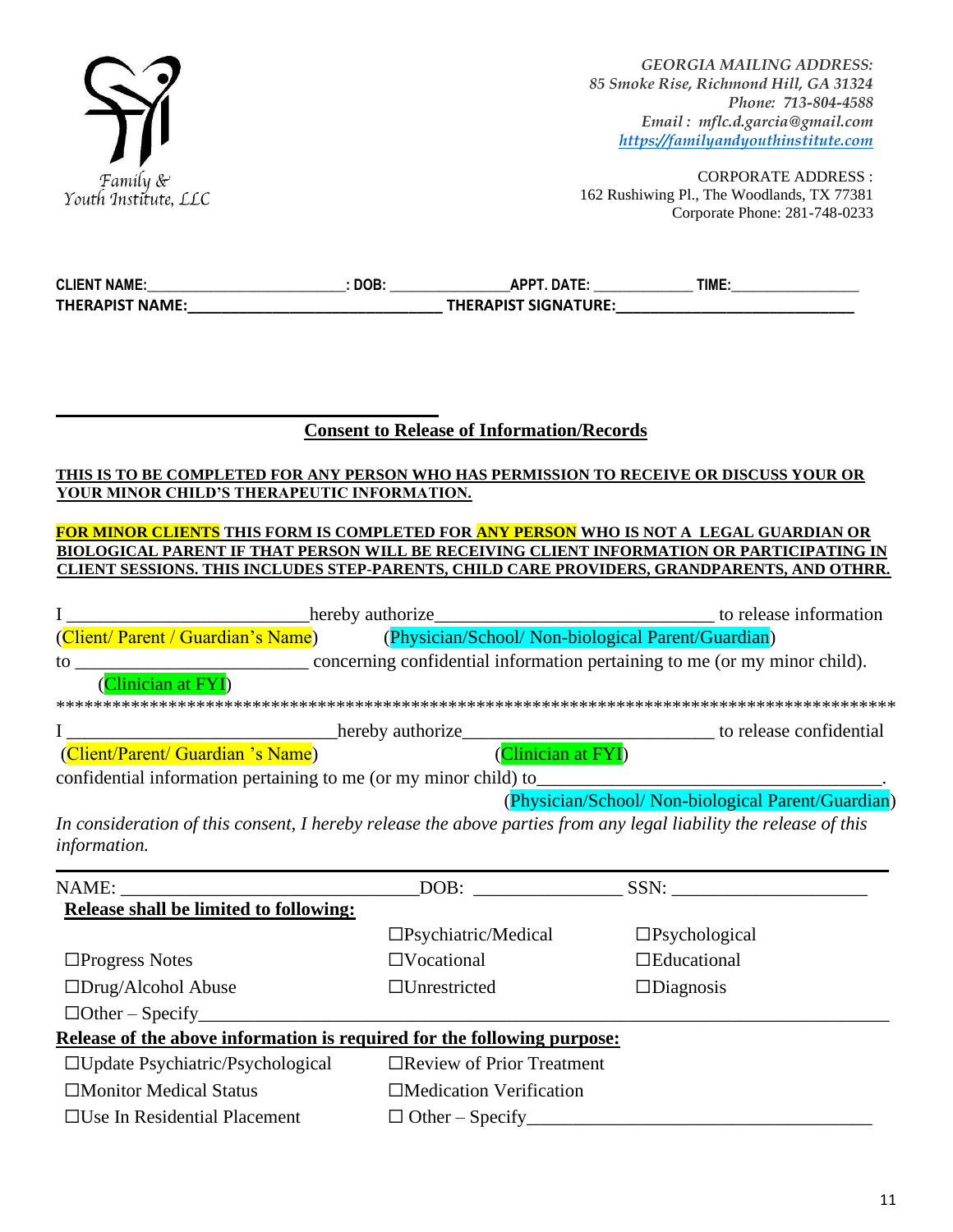

| <b>CLIENT NAME:</b>                                                                                                                                                                                                                                                                                                                                                                                                                                                                                                                                                                                                                                                                                  |          |                                                                                                                |      |  |
|------------------------------------------------------------------------------------------------------------------------------------------------------------------------------------------------------------------------------------------------------------------------------------------------------------------------------------------------------------------------------------------------------------------------------------------------------------------------------------------------------------------------------------------------------------------------------------------------------------------------------------------------------------------------------------------------------|----------|----------------------------------------------------------------------------------------------------------------|------|--|
|                                                                                                                                                                                                                                                                                                                                                                                                                                                                                                                                                                                                                                                                                                      |          |                                                                                                                |      |  |
| I understand this consent is subject to revocation at any time, except to the extent that action has been taken. In any event, this                                                                                                                                                                                                                                                                                                                                                                                                                                                                                                                                                                  |          |                                                                                                                |      |  |
| consent shall expire one (1) year from the date signed unless revoked earlier. __________(initial) ____/___/__(date)                                                                                                                                                                                                                                                                                                                                                                                                                                                                                                                                                                                 |          |                                                                                                                |      |  |
|                                                                                                                                                                                                                                                                                                                                                                                                                                                                                                                                                                                                                                                                                                      |          |                                                                                                                |      |  |
| <b>Client Signature</b>                                                                                                                                                                                                                                                                                                                                                                                                                                                                                                                                                                                                                                                                              |          | Parent/ Guardian Signature                                                                                     | Date |  |
| TO THE PARTY RECEIVING THIS INFORMATION                                                                                                                                                                                                                                                                                                                                                                                                                                                                                                                                                                                                                                                              |          |                                                                                                                |      |  |
| This information has been disclosed to you from records whose confidentiality is protected by state law. Where a drug and alcohol abuse client is involved,<br>Federal law also protects the confidentiality of these records. See, 42 CFR, Part 2. In either event, information shared is subject to the applicable laws, rules, and to<br>whom it pertains, or as otherwise permitted by the applicable laws, rules and regulations. Please note: A general authorization for the release of medical or other<br>information is not sufficient for these purposes. Regulations prohibit you from making further disclosure of these records without the specific written consent of<br>the person. |          | FOR PRIMARY CARE PHYSICIAN INFORMATION ONLY                                                                    |      |  |
|                                                                                                                                                                                                                                                                                                                                                                                                                                                                                                                                                                                                                                                                                                      |          | <b>TO: PRIMARY CARE PROVIDER</b>                                                                               |      |  |
| Circle name(s) of Family & Youth                                                                                                                                                                                                                                                                                                                                                                                                                                                                                                                                                                                                                                                                     |          | <b>FROM: FAMILY &amp; YOUTH INSTITUTE LLC OF GEORGIA</b>                                                       |      |  |
| Institute LLC therapist(s) transmitting this                                                                                                                                                                                                                                                                                                                                                                                                                                                                                                                                                                                                                                                         |          | <b>RE: CONSENT FOR FAMLY &amp; YOUTH INSTITUTE TO RELEASE</b>                                                  |      |  |
| continuity of care information.                                                                                                                                                                                                                                                                                                                                                                                                                                                                                                                                                                                                                                                                      |          | <b>CLIENT CONTINUITY OF CARE INFORMATION TO PCP</b>                                                            |      |  |
|                                                                                                                                                                                                                                                                                                                                                                                                                                                                                                                                                                                                                                                                                                      |          | The following client is being treated by a therapist in this office for the following condition:               |      |  |
| <b>Family &amp; Youth Institute of Georgia</b>                                                                                                                                                                                                                                                                                                                                                                                                                                                                                                                                                                                                                                                       |          |                                                                                                                |      |  |
| Mary Denise Garcia, M.A., LPC, LMFT                                                                                                                                                                                                                                                                                                                                                                                                                                                                                                                                                                                                                                                                  |          |                                                                                                                |      |  |
| <b>Vice President</b>                                                                                                                                                                                                                                                                                                                                                                                                                                                                                                                                                                                                                                                                                |          |                                                                                                                |      |  |
| =============================                                                                                                                                                                                                                                                                                                                                                                                                                                                                                                                                                                                                                                                                        |          |                                                                                                                |      |  |
| <b>Family &amp; Youth Institute of Texas</b>                                                                                                                                                                                                                                                                                                                                                                                                                                                                                                                                                                                                                                                         |          | I hereby request and authorize Family & Youth Institute LLC therapist [name(s)                                 |      |  |
| Mary Ann Sartori, M.A., LPC-S, CSC                                                                                                                                                                                                                                                                                                                                                                                                                                                                                                                                                                                                                                                                   |          | designated/circled on the left] to communicate this continuity of care information to the                      |      |  |
| <b>Doctor of Educational Leadership</b>                                                                                                                                                                                                                                                                                                                                                                                                                                                                                                                                                                                                                                                              |          | Primary Care Physician listed below:                                                                           |      |  |
| <b>President</b>                                                                                                                                                                                                                                                                                                                                                                                                                                                                                                                                                                                                                                                                                     |          | YES                                                                                                            |      |  |
| Lisa Domengeaux, M.Ed., LPC-Intern, CSC                                                                                                                                                                                                                                                                                                                                                                                                                                                                                                                                                                                                                                                              |          |                                                                                                                |      |  |
| Lauren Mills, M.A., LPC-Intern<br>Sarah Stewart, Master's Level Student Intern                                                                                                                                                                                                                                                                                                                                                                                                                                                                                                                                                                                                                       |          | THIS IS NOT A REQUEST FOR RECORDS. PER INSURANCE REQUIREMENT, THIS IS A CONTINUITY                             |      |  |
| Stephanie Choo, M.A., LPC-Intern                                                                                                                                                                                                                                                                                                                                                                                                                                                                                                                                                                                                                                                                     |          | OF CARE COMMUNICATION TO YOU THAT THIS CLIENT IS BEING SEEN IN THIS OFFICE.                                    |      |  |
| Mikayla Williams, M.A., LPC-Intern                                                                                                                                                                                                                                                                                                                                                                                                                                                                                                                                                                                                                                                                   |          |                                                                                                                |      |  |
| Supervisor:                                                                                                                                                                                                                                                                                                                                                                                                                                                                                                                                                                                                                                                                                          | Address: |                                                                                                                |      |  |
| Chad Odom, M.S., LPC-Intern                                                                                                                                                                                                                                                                                                                                                                                                                                                                                                                                                                                                                                                                          |          |                                                                                                                |      |  |
| Supervisor: Andres Tapia, Ph.D., LPC-S                                                                                                                                                                                                                                                                                                                                                                                                                                                                                                                                                                                                                                                               |          |                                                                                                                |      |  |
|                                                                                                                                                                                                                                                                                                                                                                                                                                                                                                                                                                                                                                                                                                      |          |                                                                                                                |      |  |
| <b>Therapists</b>                                                                                                                                                                                                                                                                                                                                                                                                                                                                                                                                                                                                                                                                                    |          |                                                                                                                |      |  |
| Ariel Batton, M.A., LPC                                                                                                                                                                                                                                                                                                                                                                                                                                                                                                                                                                                                                                                                              |          | *Disclosure may include records that have information regarding diagnosis and treatment of psychiatric         |      |  |
| Laura Henderson, M.Ed., LPC<br>Connie Hoagland, M.Ed., LPC                                                                                                                                                                                                                                                                                                                                                                                                                                                                                                                                                                                                                                           |          | disorders but is/are not limited to these areas. To the party receiving this information: This information has |      |  |
| Amanda Norminton, M.A, LPC, LMFT                                                                                                                                                                                                                                                                                                                                                                                                                                                                                                                                                                                                                                                                     |          | been disclosed to you from records for which the confidentiality may be protected by Federal law. If so,       |      |  |
| Hannah Shaw, M.A., LPC                                                                                                                                                                                                                                                                                                                                                                                                                                                                                                                                                                                                                                                                               |          | Federal regulations (42CFR, Part 2) prohibit you from any further disclosure of it without specific written    |      |  |
|                                                                                                                                                                                                                                                                                                                                                                                                                                                                                                                                                                                                                                                                                                      |          | consent of the person to whom it pertains, or as otherwise permitted by such regulations.                      |      |  |

Adult Client Printed Name<br>
Adult Client/Signature

\_\_\_\_\_\_\_\_\_\_\_\_\_\_\_\_\_\_\_\_\_\_\_\_\_\_ \_\_\_\_\_\_\_\_\_\_\_\_\_\_\_\_\_\_\_\_\_\_\_\_\_\_\_\_